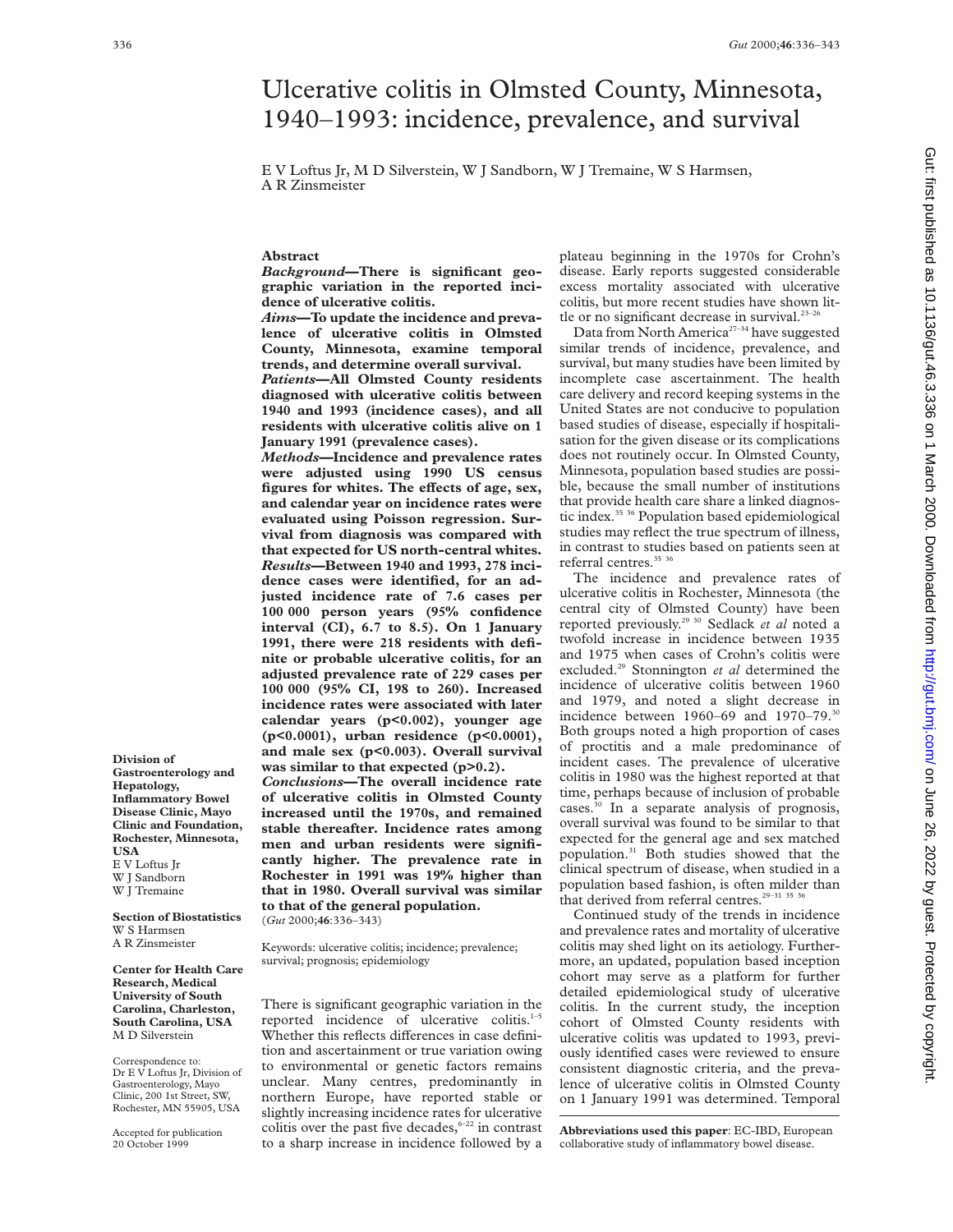trends in the incidence of ulcerative colitis over a 54 year period were examined. Finally, overall survival was estimated and potential risk factors for death were examined.

## **Methods**

# **SETTING**

Olmsted County, situated in south-eastern Minnesota, comprised approximately 106 000 people in the 1990 US Census. The county's urban centre, Rochester, comprised approximately 71 000 people in 1990. The largest employers in 1990 were Mayo Medical Center and International Business Machines. The remainder of the county is predominantly rural. In 1990, 96% of the population was white. Although 25% of the residents are employed in health care services (versus 8% nationwide) and the level of education is higher (30% have completed college versus 21% nationwide), the residents of Olmsted County are socioeconomically similar to the US white population. $36$ 

#### ROCHESTER EPIDEMIOLOGY PROJECT

The resources of the Rochester Epidemiology Project were used to identify permanent residents of Olmsted County, Minnesota, who were diagnosed with ulcerative colitis between 1970 and 1993. This unique medical records linkage system exploits the fact that virtually all the health care of the residents of Olmsted County is provided by two organisations: Mayo Medical Center, consisting of Mayo Clinic and its two affiliated hospitals, St Mary's and Rochester Methodist; and Olmsted Medical Center, consisting of a smaller multispecialty group and its affiliated hospital.<sup>35</sup> <sup>36</sup> In any three year period, over 90% of county residents are examined at either one of the two health care systems.<sup>36</sup> Diagnoses generated from all outpatient visits, emergency room visits, hospitalisations, nursing home visits, surgical procedures, autopsy examinations, and death certificates are recorded in a central diagnostic index. Thus, it is possible to identify all cases of a given disease for which patients sought medical attention.<sup>35</sup> <sup>36</sup>

#### CASE ASCERTAINMENT

The study was approved by the institutional review boards of Mayo Medical Center and Olmsted Medical Center. The complete (inpatient and outpatient) medical records of all potential cases identified through the diagnostic index were reviewed, and a diagnosis of "definite" ulcerative colitis was made if a potential case met the following criteria on two studies separated by at least six months: diffusely granular or friable colonic mucosa on endoscopy; and continuous involvement as observed by endoscopy or barium *x* ray. Potential cases with only one diagnostic study, or two diagnostic studies separated by less than six months, were deemed "probable" ulcerative colitis. Cases with involvement outside of the colon, with the exception of "backwash ileitis", were excluded. Cases with another readily identifiable cause for colitis, such as infectious colitis (including pseudomembranous) or ischaemic colitis, were excluded. These diagnostic criteria were identical to those used in a

previous study of ulcerative colitis in Olmsted County.30 The medical records of a random sample of 100 patients with a diagnosis of "non-specific colitis" were reviewed for evidence of idiopathic inflammatory bowel disease. No cases of ulcerative colitis or Crohn's disease were identified in this sample.

The medical records of all patients in previous studies of ulcerative colitis<sup>29 30</sup> or Crohn's disease<sup>37</sup> 38 in Olmsted County were rereviewed to confirm the diagnosis of ulcerative colitis. Specifically, patients with evidence of distal colonic sparing, linear or aphthous colonic ulcers, or ileal involvement who had been classified as having ulcerative colitis in previous studies were reclassified as having Crohn's colitis. Patients with rectal sparing alone were not reclassified.

We performed a concurrent study of the incidence, prevalence, and survival of county residents with Crohn's disease.<sup>39</sup> Potential cases in both studies were categorised as having ulcerative colitis or Crohn's disease based on all available clinical, radiographic, endoscopic, and histological evidence. By definition, an individual patient could not be counted in both studies, and there was no category of "indeterminate colitis".

The date of onset of symptoms, date of diagnosis, residency on 1 January 1991, last follow up date, and vital status at last follow up were recorded. Death certificates were obtained for all patients who had died. All cases from previous studies were also re-reviewed for the above data. Follow up was complete to death or 1 January 1994 in 84%.

## INCIDENCE AND PREVALENCE CALCULATIONS

The entire population of Olmsted County from 1940 to 1993 was considered at risk for ulcerative colitis. The denominators age and sex specific person years were derived from decennial US Census figures. When applicable, rates were age and sex adjusted using US whites in 1990 as the standard. All residents of Olmsted County with ulcerative colitis on 1 January 1991 were included in the prevalence calculation (including patients with ulcerative colitis who had moved to Olmsted County after diagnosis or less than one year before diagnosis). Ninety five per cent confidence intervals (95% CI) of incidence and prevalence rates were estimated assuming a Poisson distribution of cases. Potential factors that influence the incidence of ulcerative colitis, including age at diagnosis, sex, residence (urban versus rural), and calendar year of diagnosis, were evaluated with a Poisson regression model. Age at diagnosis (mid points of 10 year age groups) was considered as a continuous variable, and an age squared term was included in the model to account for non-linear trends in age. Calendar year of diagnosis was evaluated as both a continuous variable and as a categorical variable (five year calendar year intervals).

# SURVIVAL

Overall survival for the entire ulcerative colitis inception cohort (date of diagnosis to date of last follow up or death) was estimated using the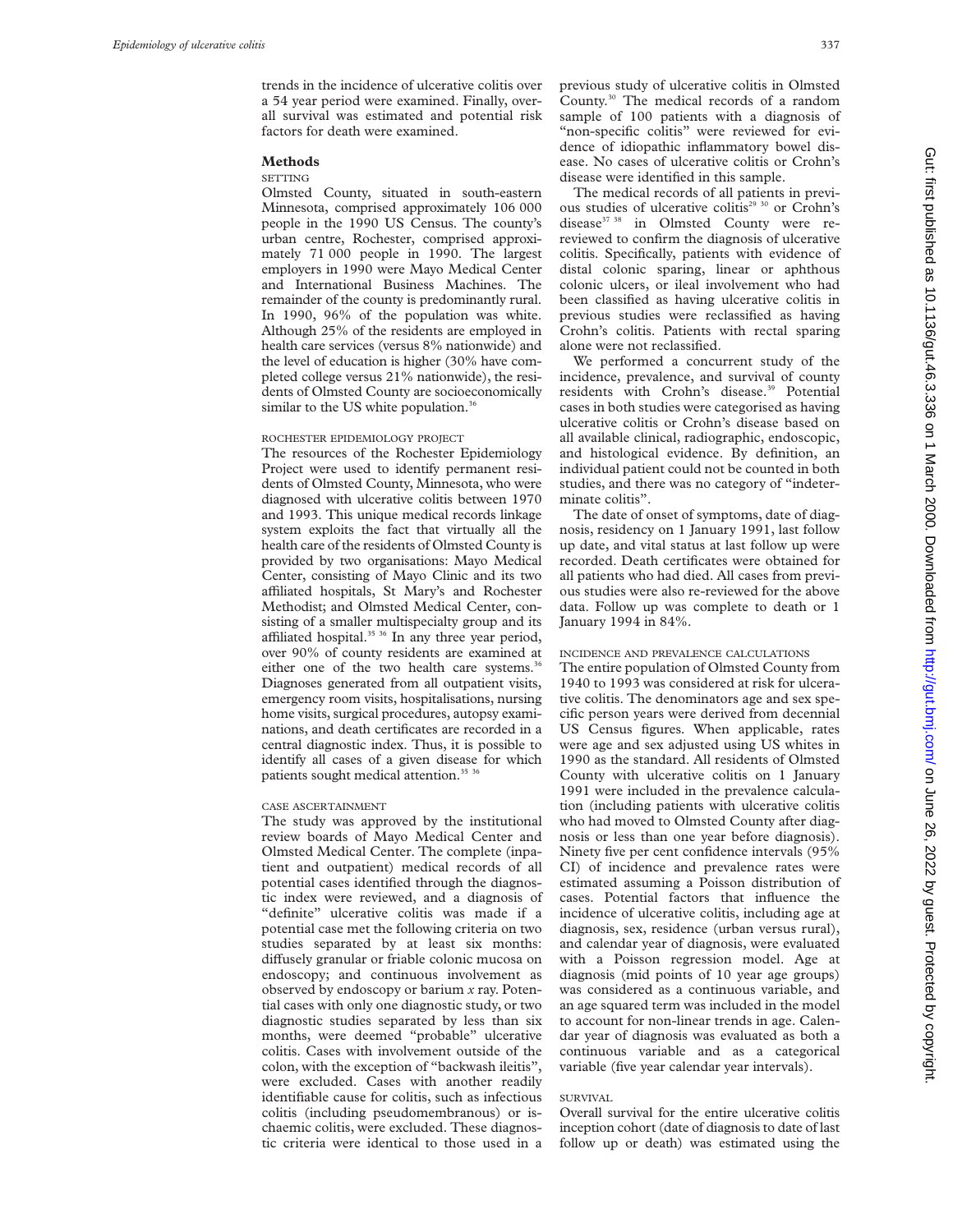## **Results**

#### DEMOGRAPHIC CHARACTERISTICS

Between 1940 and 1993, 278 Olmsted County residents were diagnosed with ulcerative colitis (251 definite cases and 27 probable cases). There were 156 men (56%), resulting in a male to female ratio of 1.3:1. The median age at diagnosis was 34.5 years (range 7–90). The median interval between symptom onset and diagnosis was  $0.1$  years range  $(0-17)$ . The diagnosis was most commonly made in the third and fourth decades of life (53%; fig 1). However, there was a significant difference in the distribution of age at diagnosis between men and women. In women, the age specific incidence rates decreased considerably after the fourth decade of life, but it remained relatively high in men (fig 1). Seventy seven patients (28%) had proctitis, 68 (25%) had left sided involvement (up to and including splenic flexure), and 131 (47%) had extensive or pancolonic involvement. The extent of involvement could not be determined in two patients who sought medical care elsewhere.

## INCIDENCE

The crude incidence rate of ulcerative colitis in Olmsted County between 1940 and 1993, including probable cases, was 7.0 cases per 100 000 person years. If probable cases are excluded, the crude rate was 6.3 definite cases per 100 000 person years. The age and sex adjusted incidence rate, including probable cases, was 7.6 cases per 100 000 person years (95% CI, 6.7 to 8.5). The adjusted rate for definite cases only was 6.8 cases per 100 000 person years (95% CI, 5.9 to 7.7). The adjusted incidence rate (definite and probable cases) in the city of Rochester was 9.6 cases per 100 000 person years (95% CI, 8.3 to 10.8), significantly higher than the adjusted rate of 3.9 cases per 100 000 person years in rural Olmsted County (95% CI, 2.9 to 5.0). (The overall incidence rate in Olmsted County in the current study should not be directly compared with incidence rates from previous studies, as they included only the city of Rochester, and not the rural county



*Figure 1 Crude incidence of ulcerative colitis in Olmsted County, 1940–93, by age at diagnosis and sex.*



*Figure 2 Adjusted incidence of ulcerative colitis in Olmsted County, 1940–93, by year of diagnosis and sex. Sex specific rates are age adjusted to the US white population, 1990; the total rate is age and sex adjusted to the US white population, 1990.*

where the incidence was significantly lower.<sup>29 30</sup>) The adjusted incidence rates, stratified by maximal extent of ulcerative colitis, were 3.6 cases per 100 000 person years for pancolitis (95% CI, 3.0 to 4.2), 2.0 cases per 100 000 person years for left sided disease (95% CI, 1.5 to 2.5), and 2.2 cases per 100 000 person years for proctitis (95% CI, 1.7 to 2.7).

## TEMPORAL TRENDS

The percentage of incidence cases who were men increased from 37% in 1944–53 to 52% in 1954–73 to 60% in 1974–93. The mean age at diagnosis did not change significantly over time (see below). The median interval between onset of symptoms and actual diagnosis was 0.5 years (range 6 days to 17.0 years) in patients diagnosed between 1944 and 1953. This interval shortened in subsequent decades. In the final decade of the study, the median interval between symptom onset and diagnosis was 0.1 years (range 0–8.3).

The incidence of ulcerative colitis increased greatly during the study period in both men and women (fig 2). The adjusted incidence rate rose from 0.6 cases per 100 000 person years in 1940–43 to 8.3 cases per 100 000 person years in 1984–93, with a peak rate of 9.4 cases per 100 000 person years in 1974–83 (table 1). For men, the adjusted incidence rose from 1.2 cases per 100 000 person years in 1940–43 to 11.6 cases per 100 000 person years in 1974–83, and declined slightly thereafter. In women, the adjusted incidence rose from 0 cases per 100 000 person years in 1940–43 to a peak of 8.4 cases per 100 000 person years in 1964–73, with a small decline thereafter (7.1 and 6.1 cases per 100 000 person years in 1974–83 and 1984–93, respectively).

The incidence of pancolitis rose from 1.4 cases per 100 000 person years in 1944–53 to 4.5 cases per 100 000 person years in 1964–73, and stabilised thereafter (table 2). The incidence of pancolitis continued to rise in men (from 4.8 cases to 6.2 cases per 100 000 person years in 1964–73 and 1984–93, respectively). However, in women, the pancolitis incidence dropped from 4.3 to 3.1 cases per 100 000 person years in 1964–73 and 1984–93, respectively. For left sided disease, the incidence peaked in 1974–83 for both men and women, although rates were consistently 30 to 100%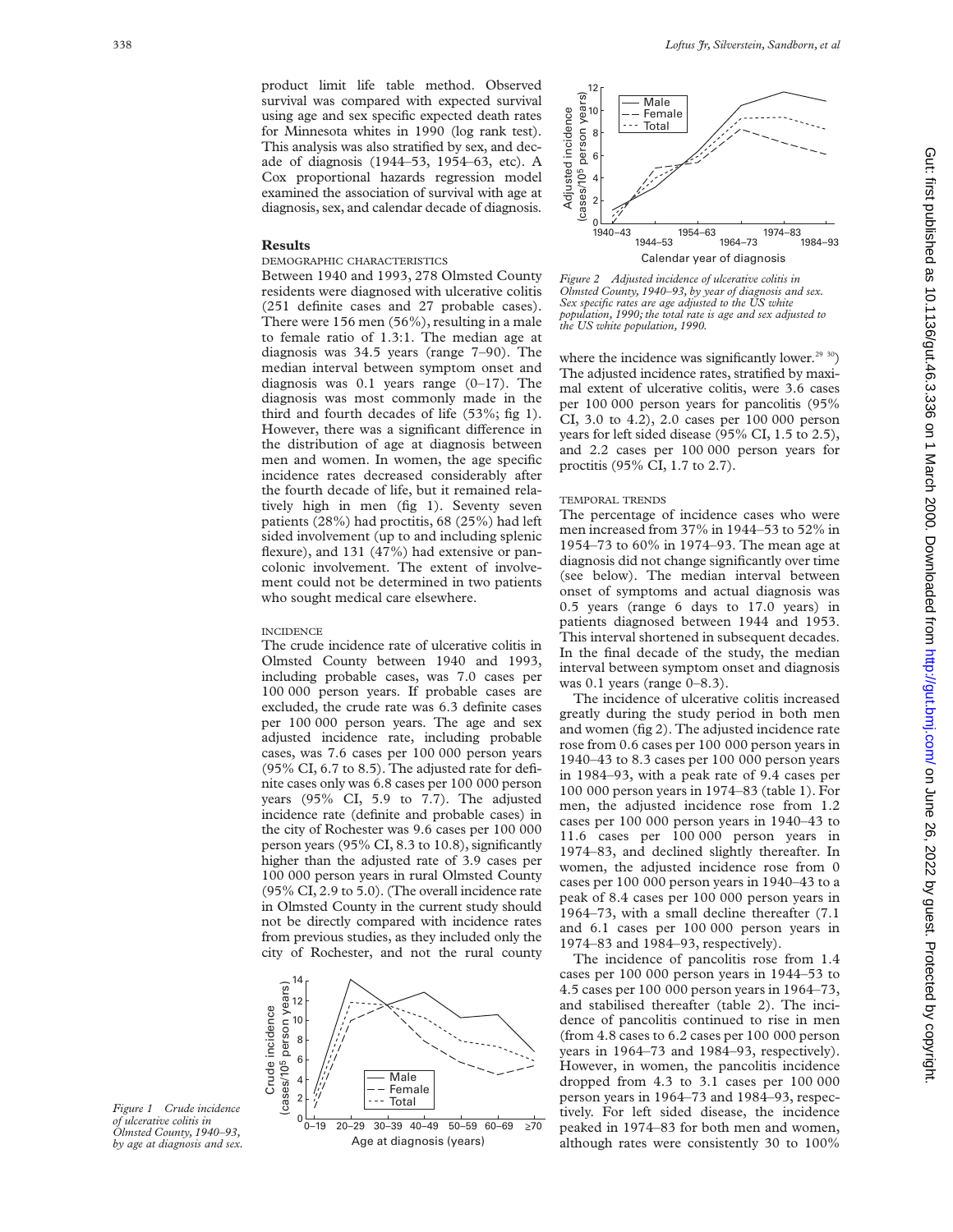|                                        | $1940 - 43$      |                                                                        | $1944 - 53$      |                                                                                | 1954-63                                                                                       |                                                                                                        | 1964-73                                      |                                                                                                                  | 1974-83     |                                                                                                                                                                                   | 1984-93                                                     |                                                                                                                                                                                                                                                                                                                 | Total    |                                                                                          |
|----------------------------------------|------------------|------------------------------------------------------------------------|------------------|--------------------------------------------------------------------------------|-----------------------------------------------------------------------------------------------|--------------------------------------------------------------------------------------------------------|----------------------------------------------|------------------------------------------------------------------------------------------------------------------|-------------|-----------------------------------------------------------------------------------------------------------------------------------------------------------------------------------|-------------------------------------------------------------|-----------------------------------------------------------------------------------------------------------------------------------------------------------------------------------------------------------------------------------------------------------------------------------------------------------------|----------|------------------------------------------------------------------------------------------|
| Age (y)                                | $\boldsymbol{z}$ | Ratef                                                                  | $\boldsymbol{n}$ | Rate†                                                                          | $\boldsymbol{n}$                                                                              | Rate†                                                                                                  | $\boldsymbol{z}$                             | Rate†                                                                                                            | n           | Rate†                                                                                                                                                                             | $\boldsymbol{z}$                                            | Rate†                                                                                                                                                                                                                                                                                                           | n        | Rate†                                                                                    |
| Men                                    |                  |                                                                        |                  |                                                                                |                                                                                               |                                                                                                        |                                              |                                                                                                                  |             |                                                                                                                                                                                   |                                                             |                                                                                                                                                                                                                                                                                                                 |          |                                                                                          |
| 50 <sup>2</sup>                        |                  |                                                                        |                  | 2.5                                                                            |                                                                                               |                                                                                                        |                                              |                                                                                                                  |             |                                                                                                                                                                                   |                                                             |                                                                                                                                                                                                                                                                                                                 |          |                                                                                          |
| $20 - 29$                              |                  |                                                                        |                  | $\frac{3}{3}$ .1                                                               | 22433                                                                                         |                                                                                                        | $\Xi$ $\omega$ $\mu$ $\omega$ $\Delta$ $\mu$ |                                                                                                                  | $11000 - 2$ | $4.79887702$<br>$4.79837877$                                                                                                                                                      | うけに85431                                                    |                                                                                                                                                                                                                                                                                                                 | 27785286 | $211.880.57$<br>$211.22268$                                                              |
| $30 - 39$                              |                  |                                                                        |                  |                                                                                |                                                                                               |                                                                                                        |                                              |                                                                                                                  |             |                                                                                                                                                                                   |                                                             |                                                                                                                                                                                                                                                                                                                 |          |                                                                                          |
| $40 - 49$                              | ∘                | $\circ$                                                                |                  | $3.\overline{5}$                                                               |                                                                                               |                                                                                                        |                                              |                                                                                                                  |             |                                                                                                                                                                                   |                                                             |                                                                                                                                                                                                                                                                                                                 |          |                                                                                          |
| $50 - 59$                              | $\circ$          |                                                                        |                  |                                                                                |                                                                                               |                                                                                                        |                                              |                                                                                                                  |             |                                                                                                                                                                                   |                                                             |                                                                                                                                                                                                                                                                                                                 |          |                                                                                          |
| $60 - 69$                              | $\circ$          |                                                                        |                  |                                                                                |                                                                                               |                                                                                                        |                                              |                                                                                                                  |             |                                                                                                                                                                                   |                                                             |                                                                                                                                                                                                                                                                                                                 |          |                                                                                          |
| $0L \leq$                              |                  |                                                                        |                  | 6.6                                                                            |                                                                                               |                                                                                                        |                                              |                                                                                                                  |             |                                                                                                                                                                                   |                                                             |                                                                                                                                                                                                                                                                                                                 |          |                                                                                          |
| Subtotal                               |                  | 1.2                                                                    |                  | 3.2                                                                            | 16                                                                                            |                                                                                                        | 33                                           |                                                                                                                  |             |                                                                                                                                                                                   |                                                             |                                                                                                                                                                                                                                                                                                                 |          |                                                                                          |
| $W$ onen                               |                  |                                                                        |                  |                                                                                |                                                                                               |                                                                                                        |                                              |                                                                                                                  |             |                                                                                                                                                                                   |                                                             |                                                                                                                                                                                                                                                                                                                 |          |                                                                                          |
| 20                                     |                  |                                                                        |                  |                                                                                | $\circ$                                                                                       |                                                                                                        |                                              | $0.744$ $0.744$ $0.74$<br>$0.744$ $0.74$<br>$0.74$                                                               |             |                                                                                                                                                                                   |                                                             |                                                                                                                                                                                                                                                                                                                 |          |                                                                                          |
| $20 - 29$                              | ∘                |                                                                        |                  |                                                                                |                                                                                               |                                                                                                        |                                              |                                                                                                                  |             |                                                                                                                                                                                   |                                                             |                                                                                                                                                                                                                                                                                                                 |          |                                                                                          |
| $30 - 39$                              | $\circ$          |                                                                        | $\omega$         |                                                                                |                                                                                               |                                                                                                        |                                              |                                                                                                                  |             |                                                                                                                                                                                   |                                                             |                                                                                                                                                                                                                                                                                                                 |          |                                                                                          |
| $40 - 49$                              | $\circ$          |                                                                        |                  |                                                                                |                                                                                               |                                                                                                        |                                              |                                                                                                                  |             |                                                                                                                                                                                   |                                                             |                                                                                                                                                                                                                                                                                                                 |          |                                                                                          |
| $50 - 59$                              | $\circ$          |                                                                        | 3                | 8.9<br>8.9<br>2.1                                                              | $\begin{array}{c}\n0 & \text{if } \theta \geq 0 \\ 0 & \text{if } \theta \geq 0\n\end{array}$ |                                                                                                        | $\mathbb{S} = \mathbb{S} \cup \mathbb{S}$    |                                                                                                                  | すいるのうさせい    |                                                                                                                                                                                   | $\alpha \otimes \underline{\alpha} \otimes \alpha - \alpha$ |                                                                                                                                                                                                                                                                                                                 |          |                                                                                          |
| $60 - 69$                              | $\circ$          |                                                                        |                  | $\frac{0}{6}$                                                                  |                                                                                               |                                                                                                        |                                              |                                                                                                                  |             |                                                                                                                                                                                   |                                                             |                                                                                                                                                                                                                                                                                                                 |          |                                                                                          |
| $02 \leq$                              |                  |                                                                        |                  |                                                                                |                                                                                               |                                                                                                        |                                              |                                                                                                                  |             |                                                                                                                                                                                   |                                                             |                                                                                                                                                                                                                                                                                                                 |          |                                                                                          |
| Subtotal                               | $\circ$          |                                                                        | 12               | 4.9                                                                            |                                                                                               |                                                                                                        |                                              |                                                                                                                  |             |                                                                                                                                                                                   |                                                             |                                                                                                                                                                                                                                                                                                                 |          |                                                                                          |
| Men adjusted‡                          |                  | $1.2(0-3.5)$<br>0.0 $(0-0)$                                            |                  | $3.2(0.8-5.6)$<br>4.9 $(2.1-7.6)$                                              |                                                                                               | 0<br>3.8<br>12.2<br>13.7<br>7.0<br>7.9.3.7<br>13.8-8.1<br>6.4 3.8-8.1<br>5.9 4.3<br>5.9 4.3<br>5.9 5.8 |                                              | $\begin{array}{c} 10.4 \ (6.7\text{--}14.0) \\ 8.4 \ (5.4\text{--}11.5) \\ 9.3 \ (7.0\text{--}11.7) \end{array}$ |             | $\begin{array}{l} 2.6 \\ 10.8 \\ 14.4 \\ 12.5 \\ 12.5 \\ 6.8 \\ 10.4 \\ 10.4 \\ 1.6 \\ 10.4 \\ 1.6 \\ 9.4 \\ (7.3-11.5) \\ 9.4 \\ (7.3-11.5) \\ 9.4 \\ (7.3-11.5) \\ \end{array}$ |                                                             | $\begin{array}{l} 1.3 \\ 8.9 \\ 8.9 \\ 13.6 \\ 9.1 \\ 2.4 \\ 2.9 \\ 2.1 \\ 3.0 \\ 2.1 \\ 0.2 \\ 0.3 \\ (7.8-13.9) \\ 0.2 \\ 0.3 \\ (8.5-10.1) \\ 8.3 \\ (8.5-10.1) \\ 8.3 \\ (8.5-10.1) \\ 8.3 \\ (8.5-10.1) \\ 8.3 \\ (8.5-10.1) \\ 8.3 \\ (8.5-10.1) \\ 8.3 \\ (8.5-10.1) \\ 8.3 \\ (8.5-10.2) \\ 8.3 \\ (8.$ |          | 1.1<br>9.9<br>11.5<br>7.8<br>5.9<br>5.9<br>7.6<br>9.0<br>7.6<br>9.0<br>9.0<br>9.0<br>9.0 |
| Women adjusted#                        |                  |                                                                        |                  |                                                                                |                                                                                               |                                                                                                        |                                              |                                                                                                                  |             |                                                                                                                                                                                   |                                                             |                                                                                                                                                                                                                                                                                                                 |          | $6.2 (5.1 - 7.3)$<br>7.6 $(6.7 - 8.5)$                                                   |
| Total adjusted                         |                  | $0.6(0-1.8)$                                                           |                  | $4.0(2.2-5.9)$                                                                 |                                                                                               |                                                                                                        |                                              |                                                                                                                  |             |                                                                                                                                                                                   |                                                             |                                                                                                                                                                                                                                                                                                                 |          |                                                                                          |
| *Includes definite and probable cases. |                  |                                                                        |                  |                                                                                |                                                                                               |                                                                                                        |                                              |                                                                                                                  |             |                                                                                                                                                                                   |                                                             |                                                                                                                                                                                                                                                                                                                 |          |                                                                                          |
|                                        |                  | †Crude rate (cases per 100 000 person years).                          |                  |                                                                                |                                                                                               |                                                                                                        |                                              |                                                                                                                  |             |                                                                                                                                                                                   |                                                             |                                                                                                                                                                                                                                                                                                                 |          |                                                                                          |
|                                        |                  | ‡Age adjusted to US white population, 1990 (95% confidence intervals). |                  | TAge and sex adjusted to US white population, 1990 (95% confidence intervals). |                                                                                               |                                                                                                        |                                              |                                                                                                                  |             |                                                                                                                                                                                   |                                                             |                                                                                                                                                                                                                                                                                                                 |          |                                                                                          |
|                                        |                  |                                                                        |                  |                                                                                |                                                                                               |                                                                                                        |                                              |                                                                                                                  |             |                                                                                                                                                                                   |                                                             |                                                                                                                                                                                                                                                                                                                 |          |                                                                                          |

higher in men during any given calendar decade (table 2). Proctitis incidence rates peaked in 1964–83, and declined thereafter. Rates for proctitis were not significantly different among men or women (table 2).

The incidence of ulcerative colitis rose over time in both the city of Rochester and rural Olmsted County (fig 3). In the rural areas, the peak incidence rate seemed to occur a decade later (1974–83) than in the city (1964–73). Only in the last two decades of the study did the incidence rates in the urban and rural areas begin to converge. Sex differences in incidence were more apparent among Rochester cases than among rural cases (fig 3). The Rochester and rural cases did not differ significantly by median age at diagnosis (35 years for Rochester versus 33 years for rural Olmsted County); median interval between symptom onset and diagnosis (55 versus 34 days); or sex distribution (55% versus 58% male). There was a trend towards differences in extent of disease (43% pancolitis and 31% proctitis in Rochester versus 62% pancolitis and 15% proctitis in rural Olmsted County), but this was of borderline statistical significance (p=0.053, Fisher's exact test).

The distribution of age at onset of ulcerative colitis did not change significantly over the course of the study. The median age at diagnosis decreased slightly, from 37.0 years in 1944–53 to 34.5 years in 1984–93. In contrast to Crohn's disease, where a striking increase in incidence among 20–29 year olds occurred out of proportion to other age groups after  $1964$ ,<sup>39</sup> the rise in incidence of ulcerative colitis seemed to occur in all age groups. The highest incidence rate recorded was in 20–29 year olds between 1964 and 1973 (18.9 cases per 100 000 person years). In later decades, the peak age specific incidence rate shifted to the 30–50 year old age groups. Although the shift in peak age specific incidence rates occurred in both sexes, it seemed more pronounced in men (table 1). The frequency of paediatric cases of ulcerative colitis relative to all cases diagnosed did not change over the course of the study (9% of all cases until 1973, versus 10% of all cases after 1973).

A Poisson regression model was used to examine the effects of age at diagnosis, sex, residence, and calendar year of diagnosis on incidence rates. Both age at diagnosis  $(p<0.0001)$  and its square  $(p<0.0001)$  were independently associated with incidence rates, suggesting a non-linear relation between age and incidence rates. Evaluating calendar year at diagnosis as a categorical variable and using the 1984–93 incidence rate as a baseline, the incidence rates before 1964 were significantly lower (p<0.03). The overall trend of rising incidence rates was significant (p<0.001). Calendar year at diagnosis was significantly associated with incidence rates when evaluated as a continuous variable as well (p<0.002). Incidence rates were higher in men than in women (p<0.003). Urban residence was significantly associated with higher incidence (p<0.0001). There seemed to be a significant interaction between urban/rural residence and calendar year (p<0.008), which reflects the rising incidence rate in the rural areas versus the stable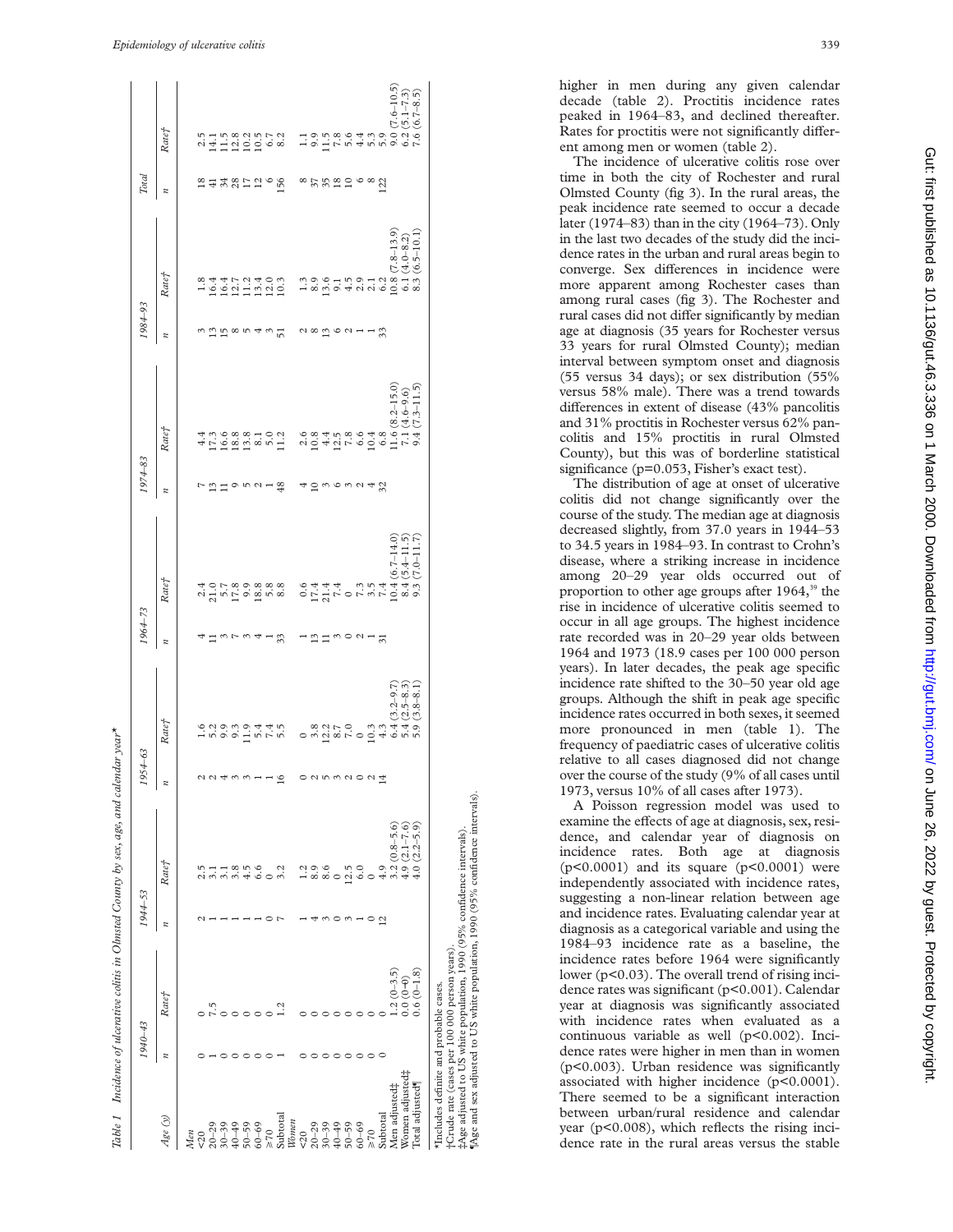*Table 2 Incidence of ulcerative colitis in Olmsted County by year, extent, and sex\**

|                     | 1944-53          |       |                  | $1954 - 63$ | 1964-73          |       | $1974 - 83$      |       | 1984-93          |       | Total            |       |
|---------------------|------------------|-------|------------------|-------------|------------------|-------|------------------|-------|------------------|-------|------------------|-------|
|                     | $\boldsymbol{n}$ | Ratet | $\boldsymbol{n}$ | Rate†       | $\boldsymbol{n}$ | Rate† | $\boldsymbol{n}$ | Rate† | $\boldsymbol{n}$ | Rate† | $\boldsymbol{n}$ | Rate+ |
| Men                 |                  |       |                  |             |                  |       |                  |       |                  |       |                  |       |
| Pancolitis          | $\overline{4}$   | 1.7   | $\overline{7}$   | 2.6         | 16               | 4.8   | 21               | 5.0   | 28               | 6.2   | 76               | 4.6   |
| Left sided          | 2                | 0.9   | 3                | 1.5         | 6                | 2.0   | 15               | 3.8   | 17               | 3.4   | 43               | 2.6   |
| Proctitis<br>Women  | 1                | 0.5   | 6                | 2.3         | 11               | 3.6   | 12               | 2.8   | 5                | 1.0   | 35               | 2.1   |
| Pancolitis          | 3                | 1.2   | 6                | 2.2         | 15               | 4.3   | 13               | 2.6   | 17               | 3.1   | 54               | 2.8   |
| Left sided          |                  | 0.5   |                  | 0.5         | 6                | 1.5   | 8                | 1.9   | 9                | 1.7   | 25               | 1.4   |
| Proctitis<br>Totals | 8                | 3.2   | $\overline{7}$   | 2.7         | 9                | 2.4   | 11               | 2.5   | $\overline{7}$   | 1.2   | 42               | 2.2   |
| Pancolitis          | 7                | 1.4   | 13               | 2.4         | 31               | 4.8   | 34               | 3.8   | 45               | 4.5   | 130              | 3.6   |
| Left sided          | 3                | 0.7   | 4                | 1.0         | 12               | 1.8   | 23               | 2.8   | 26               | 2.6   | 68               | 2.0   |
| Proctitis           | 9                | 1.8   | 13               | 2.6         | 20               | 2.9   | 23               | 2.8   | 12               | 1.1   | 77               | 2.2   |

\*Does not include two cases in whom extent was unknown, and one man with pancolitis diagnosed in 1942.

†Male and female rates are age adjusted to US white population, 1990; total rates are age and sex adjusted to US white population, 1990.



*Figure 3 Adjusted incidence of ulcerative colitis in Olmsted County, 1944–93, by year of diagnosis, sex, and rural versus urban residence. Rates are age adjusted to the US white population, 1990.*

incidence rate in Rochester for the last two decades of the study. Similar results were noted when probable cases were excluded from the Poisson regression analysis.

#### PREVALENCE

On 1 January 1991, there were 218 Olmsted County residents alive with a diagnosis of ulcerative colitis (201 definite cases and 17 probable cases). Sixty eight prevalence cases (31%) were not incidence cases. The crude prevalence rate on this date was 206 cases per 100 000 persons. If probable cases are excluded, the crude rate was 190 cases per 100 000 persons. Table 3 shows the age and sex specific prevalence rates, including probable cases. The age and sex adjusted prevalence rate was 229 cases per 100 000 persons (95% CI,

198 to 260). If probable cases are excluded, the adjusted prevalence rate was 210 cases per 100 000 persons (95% CI, 181 to 240).

There was a significant difference in prevalence in Rochester versus the remainder of Olmsted County. In rural Olmsted County, the adjusted prevalence rate was 144 cases per 100 000 persons (95% CI, 103 to 184). The adjusted rate in the city of Rochester was almost twice as high at 268 cases per 100 000 persons (95% CI, 227 to 309). The latter rate is 19% higher than the prevalence of ulcerative colitis in Rochester in 1980 (225 cases per 100 000 persons; 95% CI, 184 to 266),<sup>30</sup> and 127% higher than the prevalence in 1965 (118 cases per 100 000 persons).<sup>29</sup> The highest prevalence rate of any demographic group in 1991 was that of Rochester men between the ages of 40 and 49 (717 cases per 100 000).

# SURVIVAL

The inception cohort of ulcerative colitis patients (1940–93) was observed for a total of 4348 person years. The median duration of follow up was 14.1 years (range  $0.1-51$ ). Fifty two patients died (19%). Table 4 lists the causes of death. Overall survival was similar to that expected (p>0.2, log rank; fig 4). For example, 20 year survival was 81% (versus 83% expected), and 30 year survival was 69% (versus 69% expected). When stratified by sex, survival was significantly decreased in men with ulcerative colitis compared with that expected in age and sex matched men (p<0.03, log rank). In men, 20 year survival was 75% (versus 80% expected), and 30 year survival

*Table 3 Prevalence of ulcerative colitis in Olmsted County on 1 January 1991 by age and sex\**

|           | Men              |               | Women            |               | Total            |               |
|-----------|------------------|---------------|------------------|---------------|------------------|---------------|
| Age       | $\boldsymbol{n}$ | Rate+         | $\boldsymbol{n}$ | Rate+         | $\boldsymbol{n}$ | Rate+         |
| $20$      |                  | 6             |                  | 6             | $\overline{c}$   | 6             |
| $20 - 29$ | 10               | 123           | 11               | 122           | 21               | 123           |
| $30 - 39$ | 14               | 145           | 22               | 218           | 36               | 182           |
| $40 - 49$ | 35               | 539           | 21               | 304           | 56               | 417           |
| $50 - 59$ | 24               | 527           | 19               | 423           | 43               | 475           |
| $60 - 69$ | 15               | 490           | 14               | 402           | 29               | 443           |
| $\geq 70$ | 8                | 309           | 23               | 469           | 31               | 414           |
| Subtotal  | 107              | 210           | 111              | 203           | 215              | 206           |
| Adjusted‡ |                  | 238 (192-285) |                  | 217 (176-258) |                  | 229 (198-260) |

\*Includes definite and probable cases.

†Crude rate (cases per 100 000 person years).

‡Male and female rates are age adjusted to US white population, 1990 (95% confidence interval (CI)); total rate is age and sex adjusted to US white population, 1990 (95% CI).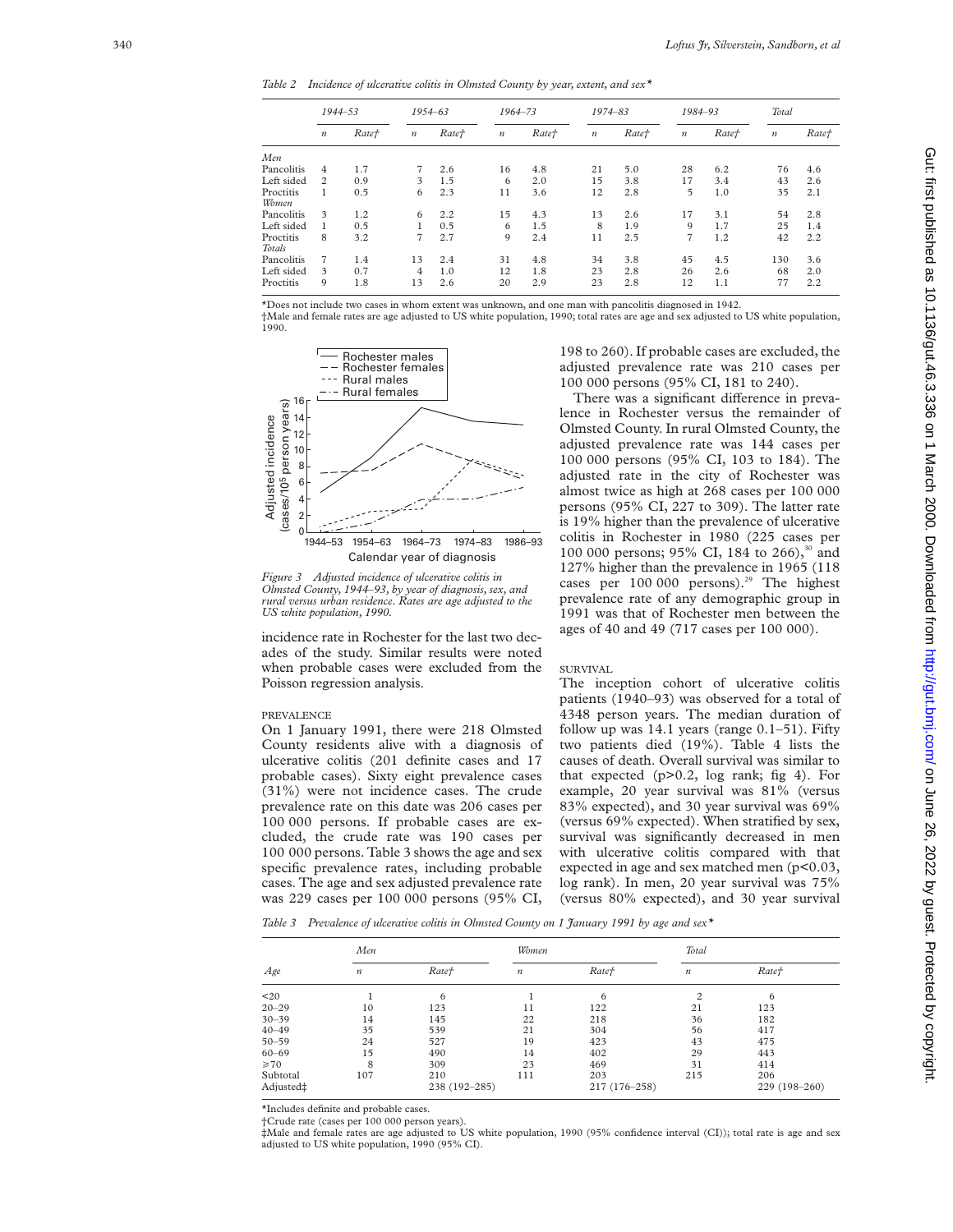*Table 4 Causes of death in an inception cohort of patients with ulcerative colitis, Olmsted County, 1940–93*

| Cause of death                          | $\boldsymbol{n}$ |  |
|-----------------------------------------|------------------|--|
| Ulcerative colitis related <sup>+</sup> | 5                |  |
| Colorectal carcinoma                    | 3                |  |
| Primary sclerosing cholangitis          |                  |  |
| Cholangiocarcinoma                      |                  |  |
| Small bowel infarction                  |                  |  |
| Coronary artery disease/sudden          | 14               |  |
| death/congestive heart failure          |                  |  |
| Pneumonia                               | 6                |  |
| Cerebrovascular accident                | 5                |  |
| Other cancer $\star$                    | 6                |  |
| Aortic dissection                       | 2                |  |
| <b>Diabetes</b>                         | 1                |  |
| Chronic obstructive pulmonary disease   |                  |  |
| Pulmonary embolism                      |                  |  |
| Trauma                                  |                  |  |
| Aspergillosis (post lung transplant)    |                  |  |
| Suicide                                 |                  |  |
| Cause unknown                           | 2                |  |
| Total                                   | 52               |  |

†Perforation in two, haemorrhage in two, and ileus in one. \*Breast cancer in two, prostate cancer in one, squamous cell carcinoma of oesophagus in one, lung cancer in one, and chronic lymphocytic leukaemia in one.



*Figure 4 Overall survival of ulcerative colitis inception cohort in Olmsted County, 1940–93 and expected survival of age and sex matched Minnesota whites in 1990 (p>0.2, log rank test).*

was 63% (versus 65% expected). However, when probable cases of colitis were excluded, these differences were not statistically significant (p>0.07). Actual survival in women was similar to that expected (p>0.5, log rank). In women, 20 year survival was 88% (versus 85% expected), and 30 year survival was 76% (versus 74% expected).

A Cox proportional hazards regression model examined the association of age at diagnosis, sex, and calendar year of diagnosis with time to death. Male sex was associated with diminished survival (p<0.01). As expected, older age at diagnosis was associated with diminished survival (p=0.0001). Neither calendar year of diagnosis nor disease extent were associated with survival.

#### **Discussion**

The incidence of ulcerative colitis in Olmsted County, Minnesota, rose between 1940 and the 1970s and has stabilised at or slightly declined to a rate of roughly double that of the 1940s. The prevalence rate in the city of Rochester increased by 19% between 1980 and 1991. The incidence rate was significantly higher (almost threefold) in the city of Rochester than in rural Olmsted County, and the prevalence rate in 1991 was almost twice as high in Rochester as in the remainder of the county. The rise in incidence has been steeper in men than women. The distribution of age at diagnosis differs between the sexes. The overall survival of this inception cohort was similar to that expected for Minnesota whites of the same age and sex. Less than one fourth of all deaths could be attributed to ulcerative colitis or its complications.

The main strength of this study is that ascertainment of cases within a defined geographic region approached 100%. Complete medical records for all potential cases were available for review, and stringent but consistent diagnostic criteria were applied. Follow up to 1994 was available in 84% of the patients. Moreover, we were able to build on previous reports of ulcerative colitis in Olmsted County<sup>29-31</sup> and extend the period of study to 54 years, allowing analysis of temporal trends in incidence and survival. Thus, the study provides true population based information on the incidence and prevalence of ulcerative colitis in a small region of the United States.

Our study had several limitations. Firstly, the small size of the geographic region restricted the study to a relatively small number of cases. However, even with the small number of cases, the differences in incidence rates by sex, county residence (urban versus rural), calendar year of diagnosis, and age of diagnosis were significant in a Poisson regression analysis. Secondly, only limited follow up was available for recent years (vital status after 1 January 1994 was unavailable in 16% of patients). The majority of patients lost to follow up seem to have moved out of the county. Mortality may have been underestimated, but only if patients lost to follow up were somehow at increased risk of death. Thirdly, the

*Table 5 Comparison of ulcerative colitis incidence rates in North America*

| Study                                  | <b>Setting</b>      | Case ascertainment            | Year    | $Incidence*$      |
|----------------------------------------|---------------------|-------------------------------|---------|-------------------|
| Monk and colleagues $^{27}$            | Baltimore, MD       | Hospital                      | 1960-63 | $3.0+$            |
| Calkins and colleagues <sup>28</sup>   | Baltimore, MD       | Hospital                      | 1973    | $3.8 +$           |
|                                        | Baltimore, MD       | Hospital                      | 1977-79 | $2.2 +$           |
| Garland and colleagues <sup>2</sup>    | US multicentre      | Hospital                      | 1973    | $3.5+$            |
|                                        |                     | Hospital, gastroenterologists |         |                   |
| Pinchbeck and colleagues <sup>32</sup> | Northern Alberta    | $(70\%$ known cases)          | 1981    | 6†                |
| Hiatt and colleagues <sup>33</sup>     | Northern California | <b>HMO</b>                    | 1980-81 | 10.9              |
| Stowe and colleagues <sup>34</sup>     | Monroe County, NY   | Hospital                      | 1970-79 | 3.5               |
|                                        |                     |                               | 1980-89 | 2.3               |
| Bernstein and colleagues <sup>41</sup> | Manitoba            | Population (60%)              | 1989-94 | 14.3 <sup>+</sup> |
| Loftus and colleagues                  | Olmsted County, MN  | Population (100%)             | 1964-73 | $9.3 +$           |
| (present study)                        |                     |                               | 1974-83 | $9.4 +$           |
|                                        |                     |                               | 1984-93 | $8.3 +$           |

\*Cases per 100 000 person years.

†Rates are known to be age and sex adjusted.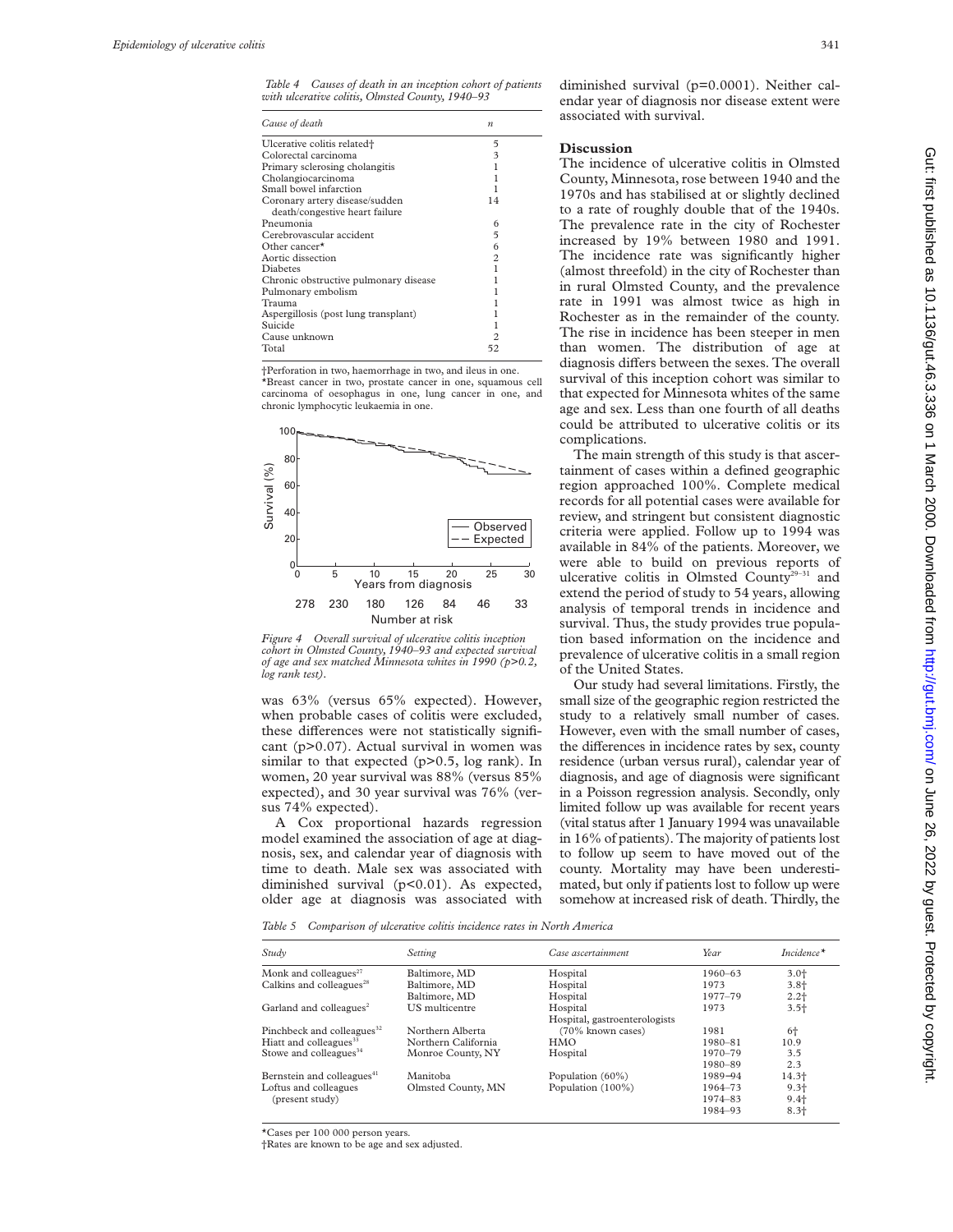results of our study may not be generalisable to the United States as a whole, because of racial and ethnic differences. As of 1990, only 4% of the Olmsted County population was non-white, and a substantial portion of whites were of northern European heritage.

The adjusted incidence rate of ulcerative colitis in the last decade of our study (1984–93) was 8.0 cases per 100 000 person years, one of the highest reported rates in North America (table 5). Hiatt *et al* reported a crude incidence rate of 10.9 cases per 100 000 person years among members of a northern California prepaid health plan<sup>33</sup>; however, it is not clear if this rate was standardised to the US population. One might expect members of such a plan to be younger than the general population, and therefore have a higher incidence of inflammatory bowel disease. When compared with crude rates obtained in 1991–93 under the auspices of the European collaborative study of inflammatory bowel disease (EC-IBD), <sup>5</sup> the incidence rate in Olmsted County is similar to the mean rate. In contrast, the incidence rate of Crohn's disease in Olmsted County was high compared with most EC-IBD centres.<sup>5 39</sup> The incidence rate of ulcerative colitis in the county was comparable to rates in EC-IBD centres in southern Europe, while the incidence of Crohn's disease was comparable to that in northern Europe.<sup>5 39</sup> The incidence rate of ulcerative colitis in the present study may still be compatible with previous hospital based observations of a north-south gradient of inflammatory bowel disease within the United States.<sup>34</sup>

The increase in incidence of ulcerative colitis in Olmsted County between the 1940s and 1960s has been as precipitous as that seen in Crohn's disease.<sup>39</sup> This stands in contrast to the experience at some centres with longitudinal incidence data, where the rise in ulcerative colitis incidence has been less pronounced or even absent.<sup>10 12 20 22</sup> The two major modalities used to diagnose ulcerative colitis are barium radiography and endoscopy. Barium radiography of the gastrointestinal tract and proctoscopy were in widespread use in Olmsted County before the dramatic rise in incidence, whereas colonoscopy was introduced after the rise had taken place. Although the median interval between symptom onset and diagnosis shortened from 0.5 to 0.1 years between the first and fifth decades of the study, suggesting increased health care seeking and/or diagnostic awareness, we do not believe this can explain a twofold increase in incidence.

The distribution of age at diagnosis differed between the sexes, with a persistently higher incidence rate among men in the later decades of life (fig 1). This finding has been described in a number of recent epidemiological studies,<sup>7 8 13 15–17 19–22</sup> most notably in the multicentre EC-IBD study.<sup>5</sup> The present study also noted that the rise in incidence over time has been steeper among men than women. Indeed, male sex was independently associated with incidence in the Poisson regression analysis. Some<sup>5 7 9 11 13 15–19 21 22</sup> but not all<sup>8 10 12 20</sup> centres have reported that ulcerative colitis incidence is significantly higher in men. Interestingly, in the EC-IBD study, a male preponderance was seen in the southern centres only. <sup>5</sup> It has been theorised that the sex divergence in age distribution and the male preponderance are because of the high prevalence of former cigarette smoking among older men,<sup>40</sup> but this theory has not yet been confirmed independently. Smoking status was not specifically addressed in the present study.

The incidence of ulcerative colitis in the city of Rochester was 146% higher than in rural Olmsted County, and the prevalence in 1991 was nearly twice as high. Urban residence was independently associated with increased incidence in the Poisson regression analysis. In our concurrent study of Crohn's disease, incidence in Rochester was 40% higher than in the rural areas of the county. Data on rural–urban differences in incidence of inflammatory bowel disease are sparse and conflicting.9 10 13 14 16 18 21 32 The prevalence of ulcerative colitis in urban areas of northern Alberta in 1981 was nearly twice as high as that in rural areas.<sup>32</sup> Some of these differences may be related to increased health care seeking among urban residents, but the magnitude of the differences in the present study and the Albertan study suggests that environmental exposures may play a role in the expression of inflammatory bowel disease.

The adjusted prevalence of ulcerative colitis in 1991 (229 cases per 100 000 persons) is one of the highest reported in North America. If the results of the study are extrapolated to the United States white population of 1990 (approximately 209 million), there may have been as many as 479 000 patients with ulcerative colitis among US whites in the early 1990s, and each year another 16 000 patients are diagnosed. This calculation most likely underestimates all cases in the entire US population, as African-Americans, who numbered almost 31 million in the 1990 census, may have an incidence approaching that of US whites.<sup>33</sup> The assumption of a similar prevalence rate among African-Americans would yield another 71 000 cases, for a total of 550 000 cases among US whites and African-Americans in the early 1990s.

If one assumes a stable incidence rate of eight cases per 100 000 person years and a median survival of 40 years after diagnosis (conservative estimate based on our survival curve), the prevalence in our county should eventually stabilise at roughly 320 cases per 100 000 persons, 40% higher than the prevalence in 1991. If this estimate is extrapolated to the projected US white population in 2005 (232 million), there may be as many as 742 000 cases of ulcerative colitis among US whites in the middle of the next decade. This projection does not include cases among African-Americans and other minority groups.

The normal life expectancy in members of our ulcerative colitis cohort is not surprising. Most recent population based studies have identified a nearly normal $23-25$  or even improved<sup>26</sup> overall survival in ulcerative colitis compared with that expected in the general population. Mortality directly related to